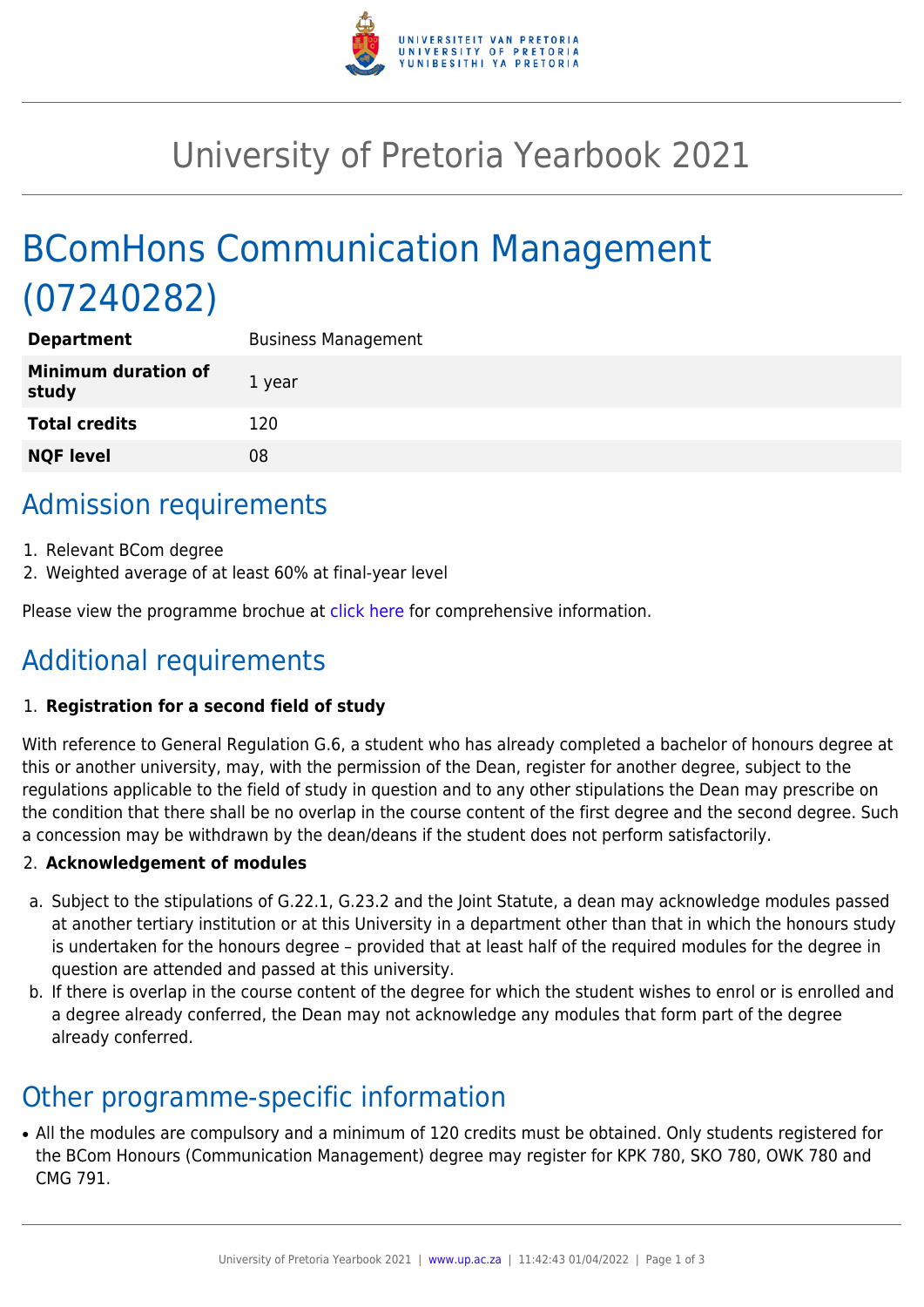

- A semester mark of 40% is required to be admitted to the examination.
- The semester mark will be compiled from a variety of individual assignments and group projects presented in a hybrid model.
- Final examinations will take place during May/June and October/November annually.
- A final mark of 50% is required to pass a module.
- There are no supplementary examinations for any of the modules.
- A maximum of two (2) years will be allowed for the completion of the honours degree.

# Examinations and pass requirements

In calculating marks, General Regulation G12.2 applies.

Subject to the provisions of General Regulation G.26, a head of department determines, in consultation with the Dean

- when the honours examinations in his/her department will take place, provided that:
- i. honours examinations which do not take place before the end of the academic year must take place no later than 18 January of the following year, and all examination results must be submitted to Student Administration by 25 January; and
- ii. honours examinations which do not take place before the end of the first semester may take place no later than 15 July, and all examination results must be submitted to Student Administration on or before 18 July.
- whether a candidate will be admitted to a supplementary examination, provided that a supplementary examination is granted, only once in a maximum of two prescribed semester modules or once in one year module;
- supplementary examinations (if granted) cover the same subject matter as was the case for the examinations;
- NB: For the purpose of this provision, the phrase "not sit for an examination more than twice in the same subject" as it appears in General Regulation G.18.2, implies that a candidate may not be admitted to an examination in a module, including a supplementary examination, more than three times.
- the manner in which research reports are prepared and examined in his/her department.

**NB**: Full details are published in each department's postgraduate information brochure, which is available from the relevant head of department. The minimum pass mark for a research report is 50%. The provisions regarding pass requirements for dissertations contained in General Regulation G.12.2 apply mutatis mutandis to research reports.

Subject to the provisions of General Regulation G.12.2.1.3, the subminimum required in subdivisions of modules is published in the study guides, which is available from the relevant head of department.